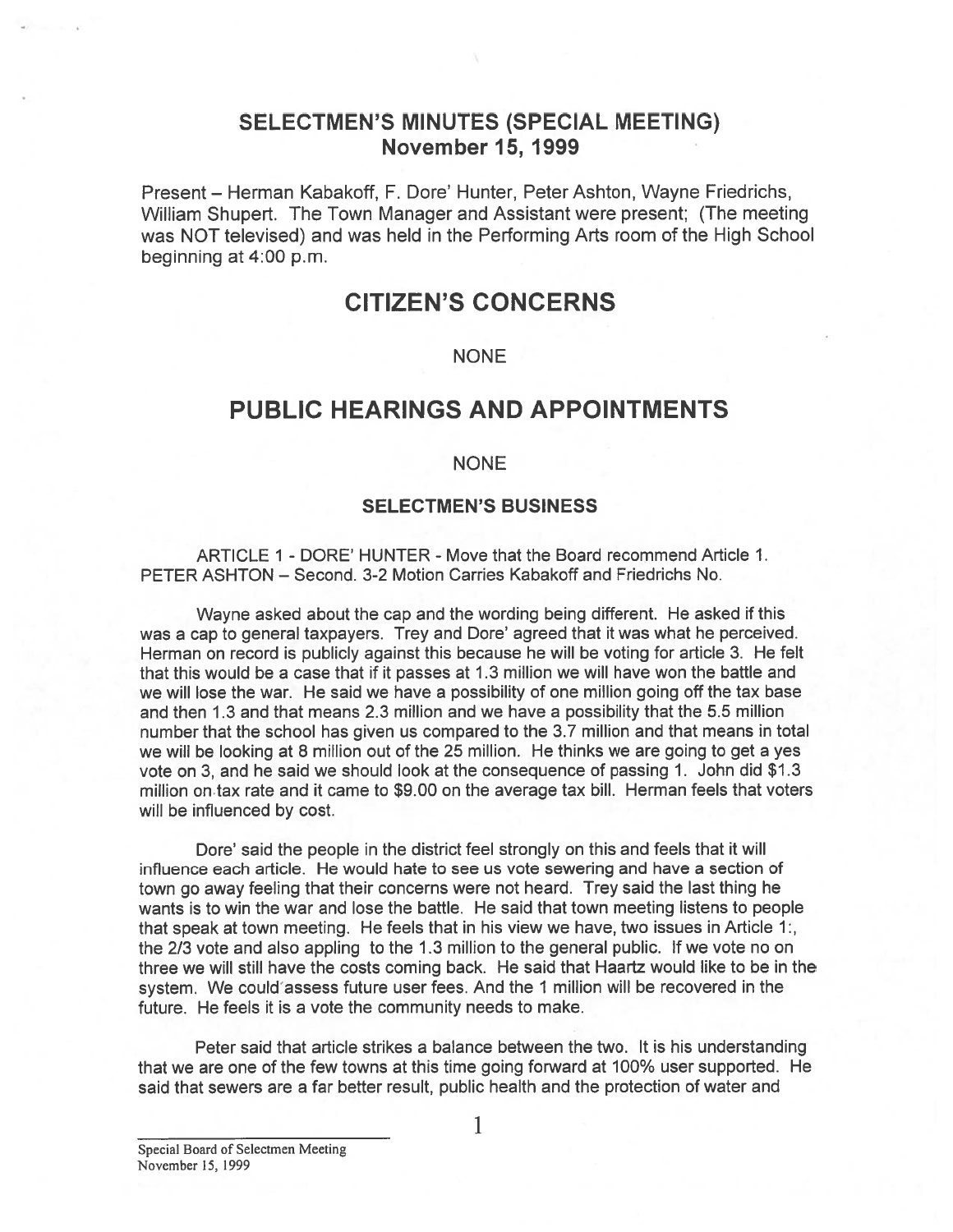second we will realize the economic development and the improvements that will take place.

John Prendiville made <sup>a</sup> point on 5.5 million; he said we would have to fund at least 22%.

Nancy reminded that the 5.5 million is just the cost, and interest will have to be paid later if schools build their own system..

ARTICLE 2 — TREY SHUPERT — Moved to Recommend Article 2— PETER ASHTON — Second. UNANIMOUS VOTE

ARTICLE 3 — TREY SHUPERT — Moved that the board recommend ARTICLE 3 DORE' HUNTER - Second. Unanimous vote.

Dore' noted that it has development merits and feels that we need to suppor<sup>t</sup> this Article. Every time we delay the cost goes up and the State and Federal funds disappear. He feels it is the best chance and feels we have no choice but to vote it

Wayne supports article <sup>3</sup> we have <sup>a</sup> 5.5 school fix to cover <sup>p</sup>lus the <sup>2</sup> million for costs. He thinks looking at the <sup>17</sup> million it is big bang for the buck. Dore' said we succeed big in the funding.

Art Gagne' as <sup>a</sup> citizen said we have been doing this from <sup>1966</sup> and we are still trying with the opportunity to ge<sup>t</sup> something that will be goo<sup>d</sup> for the Town. He said just think what it would cost to replace our water.

ARTICLE 4-16 - DORE' HUNTER Moved to Recommend Articles 4-16 with the exception of Article <sup>5</sup> which is no longer needed. TREY SHUPERT — Second. UNANIMOUS VOTE.

ARTICLE 17 - DORE' HUNTER — Moved to recommend Article 17 assuming Article <sup>3</sup> loses. If three wins we will move to pass over. TREY SHUPERT — Second. UNANIMOUS VOTE.

Herman and Wayne discussed the \$3.5 to \$5.5 million verbal repor<sup>t</sup> and can't suppor<sup>t</sup> this. Peter said it is based on EarthTech repor<sup>t</sup> and school committee voted on this \$5.5 last week and it does not cover replacing ball fields. The last minute number bothered Herman. Dore' said that he did not have <sup>a</sup> problem as this is <sup>a</sup> bonding article and the money<sup>t</sup> can't be used it for furnishings.

ARTICLE 18— DORE' HUNTER — Moved .to use if Article 3 fails to site leach fields on land owned by the region. TREY SHUPERT — Second. UNANIMOUS VOTE

ARTICLE 19 — DORE' HUNTER — Moved to recommend if Article 3 is defeated. WAYNE FRIEDRICHS —Second. 3-2 VOTE carries. Kabakoff and Friedrichs No.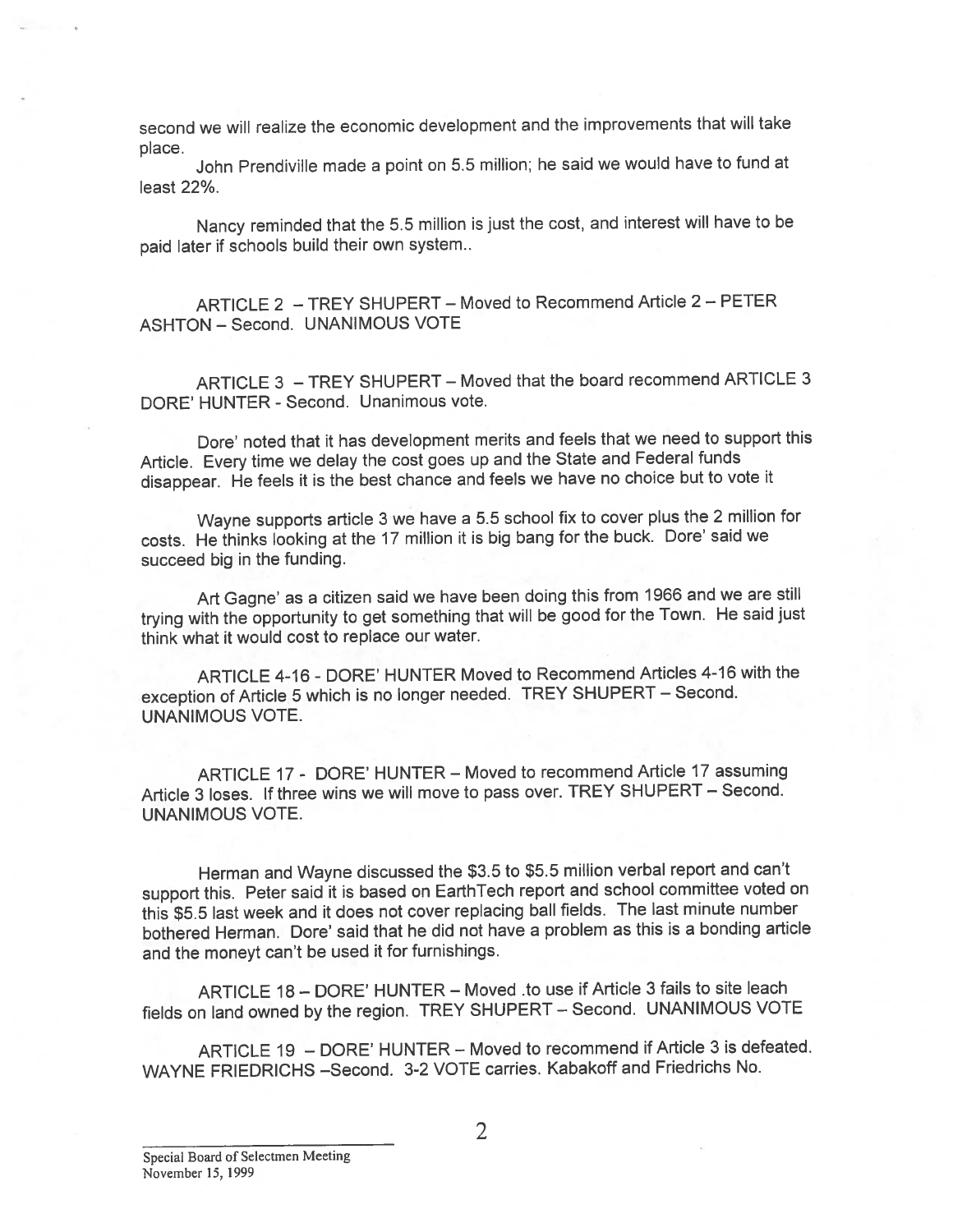Herman is against this and feels that this would open it up to <sup>a</sup> point that it would be bad for the town. Wayne feels the same and would tend to agree since the Board of Health does not support.

ARTICLE 20—WAYNE FRIEDRICHS Moved to Recommend. PETER ASHTON — Second. UNANIMOUS VOTE.

Wayne explained the two types of systems. This will pu<sup>t</sup> the enabling legislation in place for the future.

ARTICLE 21 — HERMAN KABAKOFF — Moved to Approve. TREY SHUPERT — Second. UNANIMOUS VOTE

DORE' HUNTER - Moved that the Board of Selectmen instruct the Town Manager to take the appropriate steps to implement <sup>a</sup> separate MFPBSG account through <sup>a</sup> Sewage Enterprise Fund. PETER ASHTON — Second. UNANIMOUS VOTE.

DORE' HUNTER — Moves the Board to Selectmen instruct the Treasurer to finance the MFPBSD Project if approved through <sup>a</sup> 20 vs. 30 year borrowing schedule. WAYNE FRIEDRICHS - Second. Mr. Hunter moved to withdraw his motion.

Meeting continued to Town Meeting in the High School Field House.

Christine Joxde **Christine** Date

Clerk<br>Clerk<br>12/1, /m

Special Board of Selectmen Meeting November 15, 1999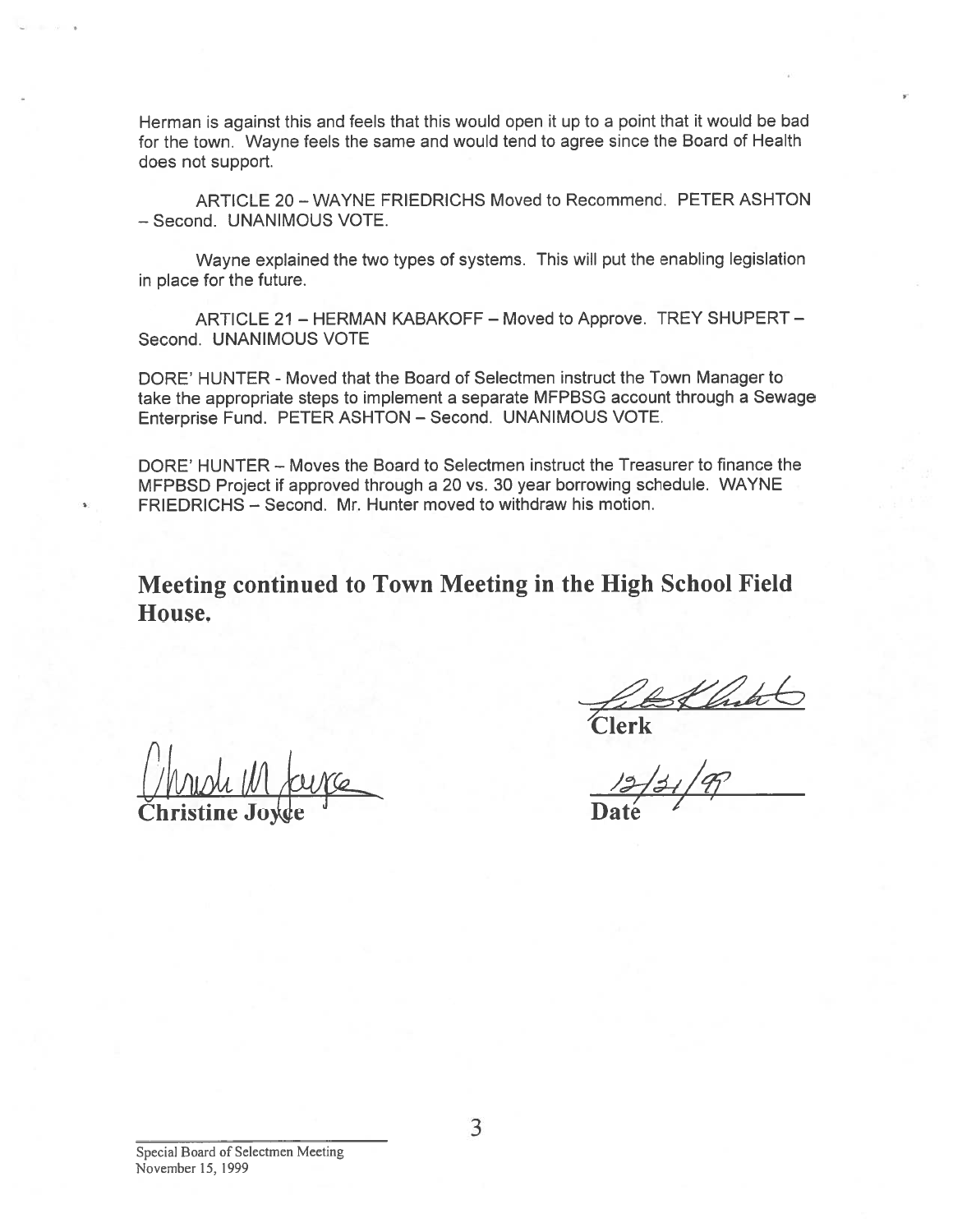November12, 1999

TO: Board of Selectmen

FROM: Herman Kabakoff, Chairman

SUBJECT: Selectmen's Report

# AGENDA

# NOVEMBER 15, 1999 4:00 P.M. — Music Room of the High School

- I. CITIZEN'S CONCERNS
- II. PUBLIC HEARINGS & APPOINTMENTS

None Scheduled

- III. SELECTMEN'S BUSINESS
- 1. SPECIAL TOWN MEETING DISCUSSION AND VOTES
- 2. OTHER BUSINESS
- IV. CONSENT AGENDA

None Required

V. TOWN MANAGER'S REPORT

## VI. EXECUTIVE SESSION

### ADDITIONAL INFORMATION

Enclosed <sup>p</sup>lease find additional correspondence that is strictly informational and requires no Board action.

#### FUTURE AGENDAS

To facilitate scheduling for interested parties, the following items are scheduled for discussion on future agendas. This IS NOT <sup>a</sup> complete Agenda.

Nov. 23- Classification Hearing Dec. 7 Dec. 21